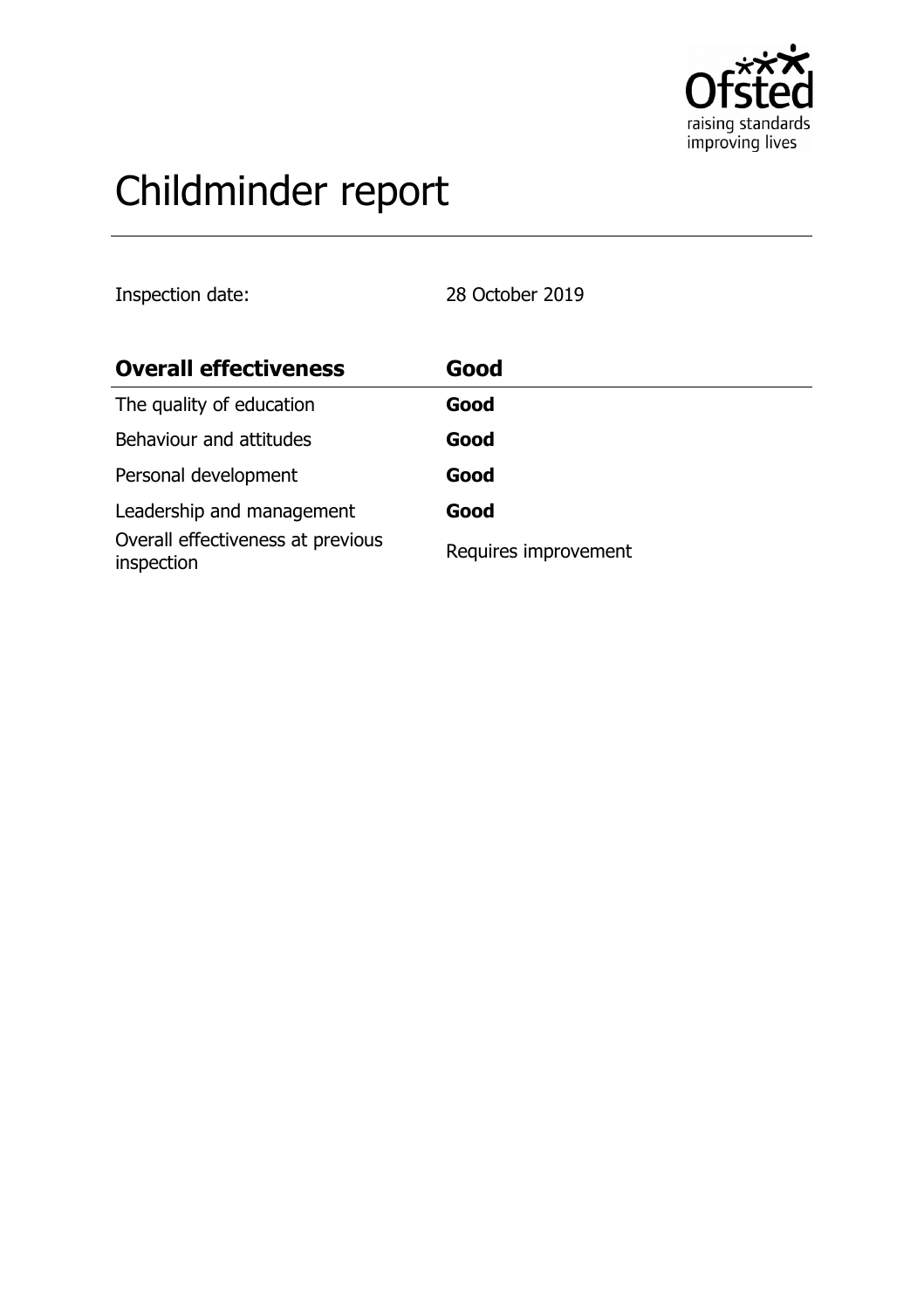

# **What is it like to attend this early years setting?**

### **The provision is good**

The childminder creates a calm and nurturing environment for children. She aims to give children new opportunities to help them to develop skills across the educational programme. Various outings are organised to expand children's experiences, including trips to the farm, airport and library. These enable children to socialise with others and learn about their local community. Daily activities, such as 'wake up shake up', enable children to keep fit as they stretch and dance to music.

Since the last inspection, the childminder has sought advice and training from other professionals to enable her to improve standards. She has worked closely with her co-childminder to reflect on practice and make positive changes that benefit children. For example, she has reorganised indoor areas so that children have more space to play. She has strengthened the way she assesses and supports children's speech and language skills. Overall, teaching continues to improve over time.

Children show that they feel safe and secure as they happily move around, choosing what to play with. They behave well and they learn to be polite and kind to others. Children have some opportunities to learn about keeping themselves safe, but there is scope to strengthen this further.

## **What does the early years setting do well and what does it need to do better?**

- The childminder and her co-childminder successfully support children's emotional well-being. Children settle quickly and form close bonds with them. This is evident from parents' comments where they say, 'My child runs to their house with a big smile on his face every day'.
- $\blacksquare$  The childminder's home is a stimulating place for children to play and learn. Children have a wide range of high-quality resources to explore indoors and outside. Older children can recognise familiar numbers and shapes. Younger children enjoy engaging in imaginative play when they pretend to buy items from the post office.
- $\blacksquare$  The childminder knows how to support children to make good progress. She plays alongside children and interacts warmly with them. However, occasionally, she does not give children enough time to think and respond to questions before she answers for them.
- $\blacksquare$  The childminder consistently praises children's efforts, which helps to promote their confidence. She teaches children about expectations regarding behaviour and the consequences of their actions. For example, she explains to children that if they do not share their toys it will make others feel sad.
- Children have increasing opportunities to develop their independence. For instance, they learn to get a tissue to wipe their own nose. They help to tidy up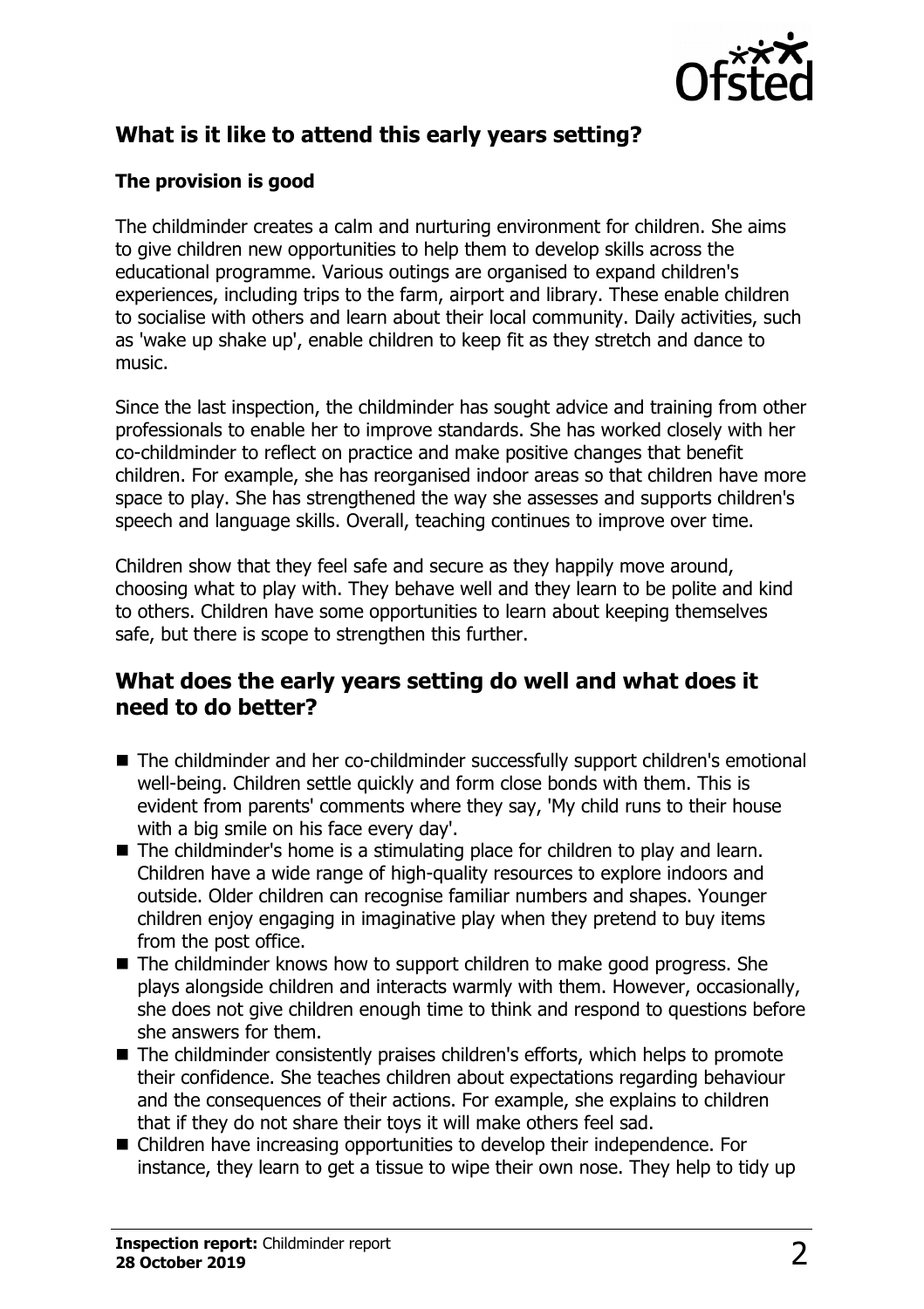

and learn how to manage their personal care needs in the bathroom.

- The childminder makes sure children with special educational needs and/or disabilities (SEND) achieve as much as they can. She is currently seeking advice from outside agencies to ensure new funding is spent wisely to enhance their good progress.
- The childminder helps children to build their language skills. She does this by encouraging them to sing songs and talk about what they are doing. When children explore sensory materials, she explains the meaning of new words, such as 'expanding'.
- Children learn to adopt a healthy lifestyle. They follow consistent hygiene routines and eat healthy food. They enjoy learning how to eat their noodles using children's chopsticks.
- Partnerships with parents are good. The childminder makes sure parents are kept well informed of children's care and learning. For example, she shares photographs and information using social media and an online application.
- The childminder reviews practice with her co-childminder and seeks feedback from parents to help her think about ways to improve. She attends a wide range of courses to help strengthen her knowledge and enhance children's education.
- $\blacksquare$  The childminder raises children's awareness of potential hazards. She explains why the kitchen door needs to be kept closed to keep children safe. However, she has not fully considered how she can begin to help children understand how to keep themselves safe when using the internet.

# **Safeguarding**

The arrangements for safeguarding are effective.

The childminder knows how to identify, record and report any concerns about children's welfare. She has attended relevant training to strengthen her knowledge of wider safeguarding matters. The childminder has devised a pack of safeguarding cards that she and her co-childminder can refer to. These contain useful information to help them respond swiftly to different types of concerns. The childminder ensures her home is a clean and safe place for children to play in. She uses an electronic system to accurately record the daily attendance of children and visitors.

## **What does the setting need to do to improve?**

#### **To further improve the quality of the early years provision, the provider should:**

- $\blacksquare$  strengthen teaching to give children more time to think, process their thoughts and respond to questions
- $\blacksquare$  explore age-appropriate ways to help children to begin to understand how to keep themselves safe online.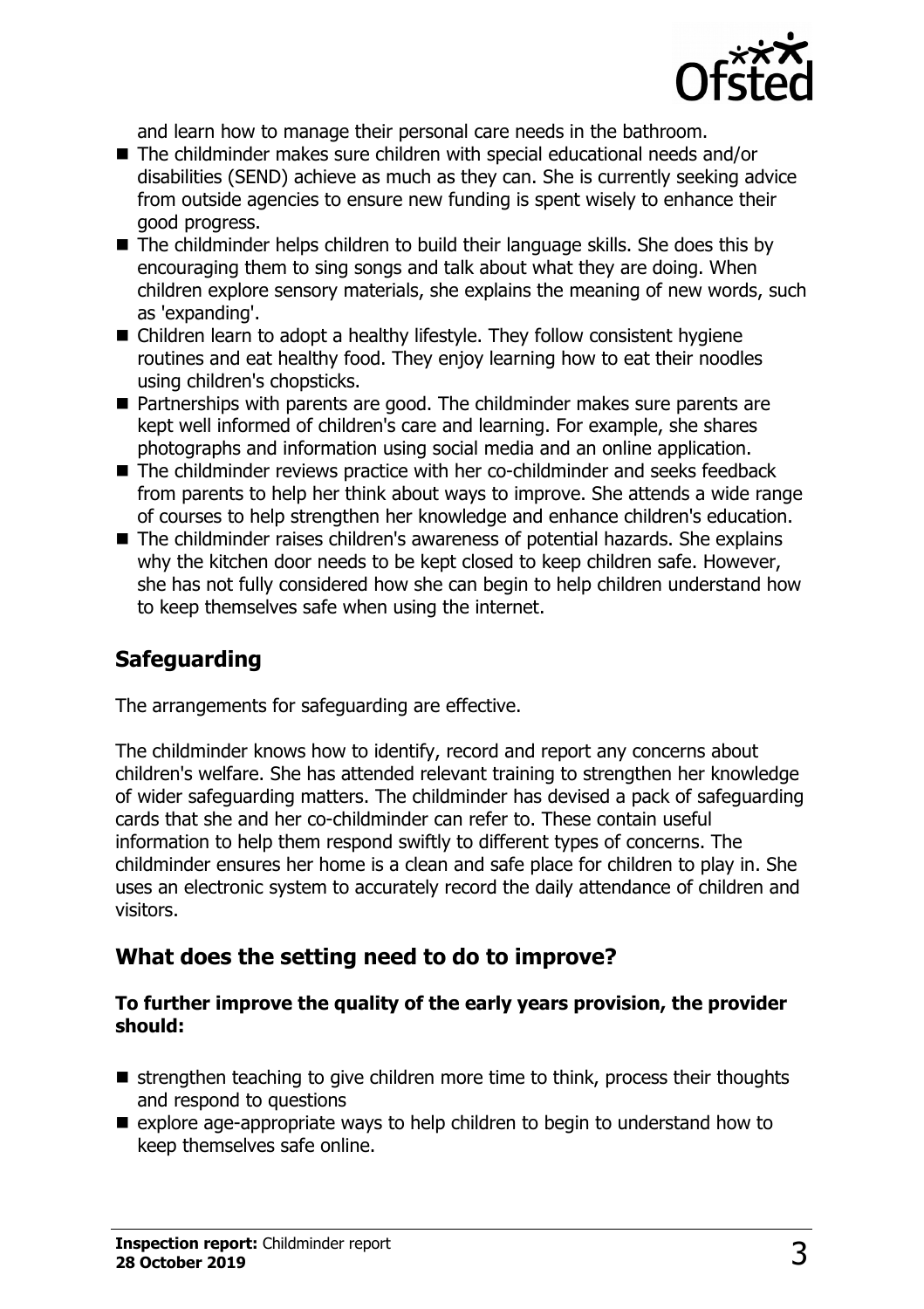

| <b>Setting details</b>        |                                                                                      |
|-------------------------------|--------------------------------------------------------------------------------------|
| Unique reference number       | EY537911                                                                             |
| <b>Local authority</b>        | Manchester                                                                           |
| <b>Inspection number</b>      | 10090628                                                                             |
| <b>Type of provision</b>      | Childminder                                                                          |
| <b>Registers</b>              | Early Years Register, Compulsory Childcare<br>Register, Voluntary Childcare Register |
| Day care type                 | Childminder                                                                          |
| Age range of children         | $1$ to $4$                                                                           |
| <b>Total number of places</b> | 6                                                                                    |
| Number of children on roll    | 11                                                                                   |
| Date of previous inspection   | 11 December 2018                                                                     |

## **Information about this early years setting**

The childminder registered in 2016 and lives in Wythenshawe, Manchester. She operates all year round from 7am to 6pm, Monday to Friday, except for bank holidays and family holidays. The childminder works with her husband who is also a registered childminder.

## **Information about this inspection**

#### **Inspector**

Jan Linsdell

#### **Inspection activities**

- $\blacksquare$  The inspector talked to the childminder about how she organises her setting and how she plans and delivers the curriculum.
- $\blacksquare$  A joint evaluation of an activity was carried out by the inspector and the childminder.
- $\blacksquare$  The inspector held discussions with the childminder and children at appropriate times during the inspection.
- Parents provided written feedback that the inspector reviewed.
- $\blacksquare$  The inspector looked at a sample of documents, including evidence of the childminder's training and the suitability of household members.

We carried out this inspection under sections 49 and 50 of the Childcare Act 2006 on the quality and standards of provision that is registered on the Early Years Register. The registered person must ensure that this provision complies with the statutory framework for children's learning, development and care, known as the early years foundation stage.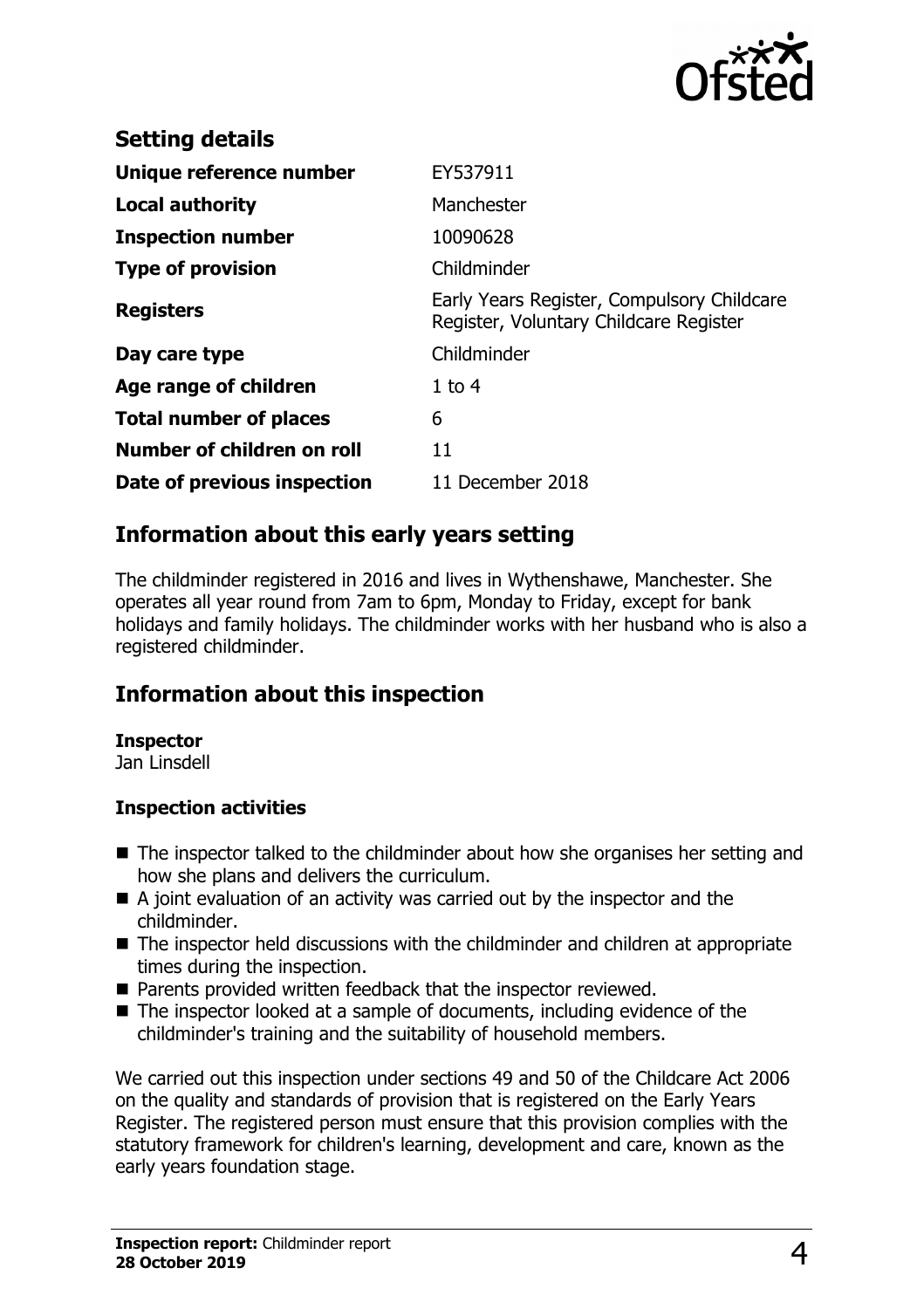

If you are not happy with the inspection or the report, you can [complain to Ofsted.](http://www.gov.uk/complain-ofsted-report)